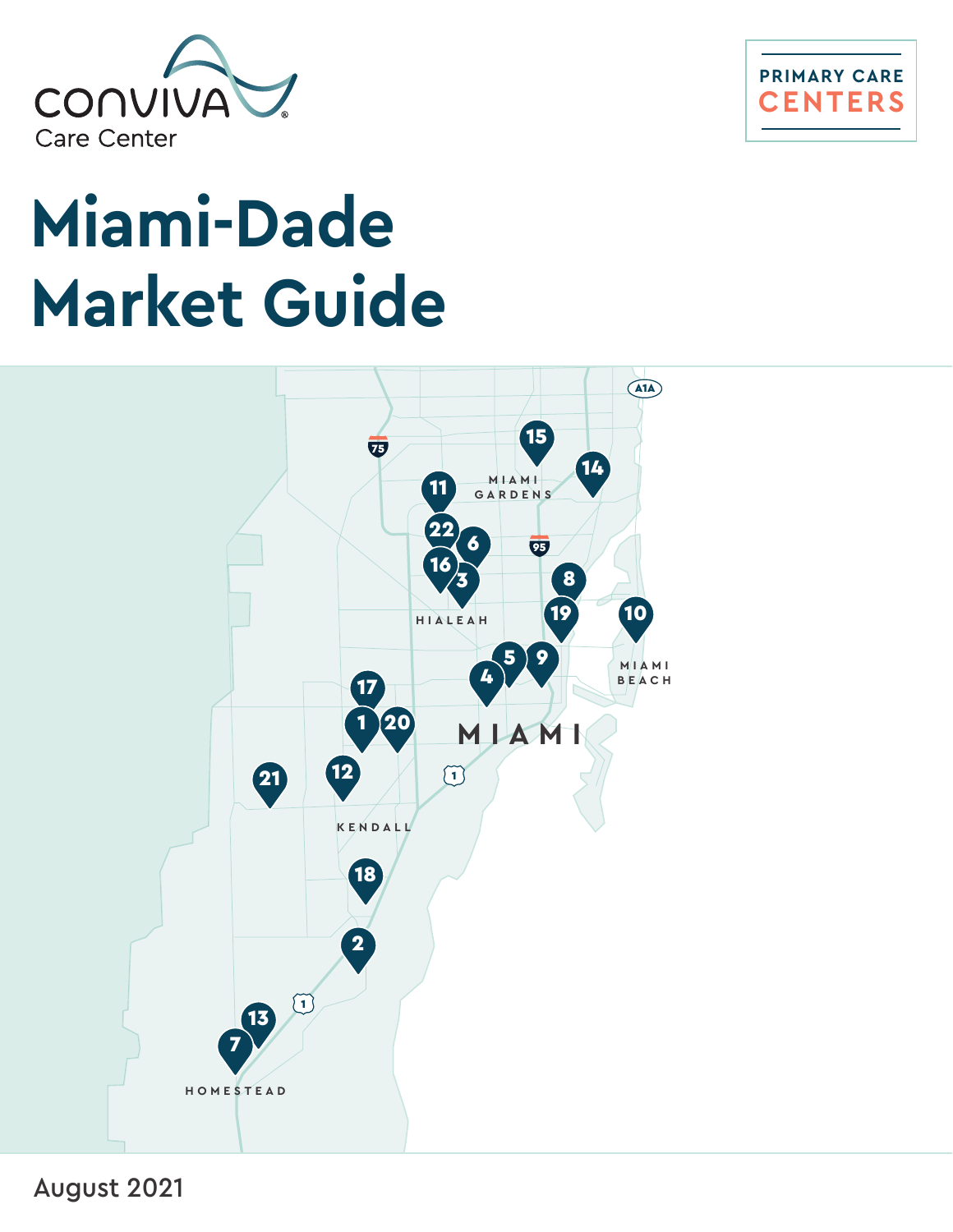## **Experts in senior primary care**

Conviva Care Center® focuses on providing outstanding primary care services to Medicare Advantage plan members in the **Miami-Dade area**—and we take pride in fostering our patients' physical, emotional and social wellness. As part of our holistic approach to health, our care team includes physicians, behavioral health specialists, clinical pharmacists and social workers. And our centers have on-site labs to help make the patient experience as simple and convenient as possible.

In addition to medical services, each of our centers offers in-person and virtual informational, educational and social events and classes.

These programs make Conviva Care Center® a leading senior health and wellness destination in the communities we serve.

This guide includes information about Conviva Care Center® in the Miami-Dade area.

#### **New patient welcome team**

If your clients are interested in learning more about Conviva Care Center®, contact our market representatives. We will invite them in for a tour, explain our senior-focused primary care approach, and help schedule their first appointment.



## **Our Miami-Dade Locations**

We offer same day appointments.

| <b>Conviva Bird Road</b>                             | 9740 SW 40th Street<br>Miami, FL 33165 | $(305)$ 227-5300<br>M - F: 8:00am - 5:00pm |
|------------------------------------------------------|----------------------------------------|--------------------------------------------|
| 2 Conviva Cutler Bay                                 | 11000 SW 211th Street                  | $(305)$ 254-1500                           |
| <b>PCMH Recognized</b>                               | Cutler Bay, FL 33189                   | M - F: 8:00am - 5:00pm                     |
| <b>3</b> Conviva East Hialeah                        | 522 E. 25th Street                     | $(305) 691 - 2000$                         |
| <b>PCMH Recognized</b>                               | Hialeah, FL 33013                      | M - F: 8:00am - 5:00pm                     |
| 4 Conviva Eighth Street                              | 3099 SW 8th Street                     | $(305)$ 644-3100                           |
| <b>PCMH Recognized</b>                               | Miami, FL 33135                        | M - F: 8:00am - 5:00pm                     |
| 5 Conviva Flagler                                    | 2600 W. Flagler Street                 | $(305) 631 - 0660$                         |
| <b>PCMH Recognized</b>                               | Miami, FL 33135                        | M - F: 8:00am - 5:00pm                     |
| <b>6</b> Conviva Hialeah                             | 3233 Palm Avenue                       | $(305) 826 - 0660$                         |
| <b>PCMH Recognized</b>                               | Hialeah, FL 33012                      | M - F: 8:00am - 5:00pm                     |
| <b>7</b> Conviva Krome                               | 442 Washington Avenue                  | $(305)$ 245-0200                           |
| <b>PCMH Recognized</b>                               | Homestead, FL 33030                    | M - F: 8:00am - 5:00pm                     |
| 8 Conviva Liberty City                               | 6269 NW 7th Avenue                     | $(305) 751 - 2000$                         |
| <b>PCMH Recognized</b>                               | Miami, FL 33150                        | M - F: 7:00am - 4:00pm                     |
| Conviva Little Havana<br>9<br><b>PCMH Recognized</b> | 1200 SW 1st Street<br>Miami, FL 33135  | $(305)$ 324-2000<br>M - F: 8:00am - 5:00pm |
| 10 Conviva Miami Beach                               | 306 Arthur Godfrey Road                | $(305) 535 - 1500$                         |
| <b>PCMH Recognized</b>                               | Miami Beach, FL 33140                  | M - F: 8:00am - 5:00pm                     |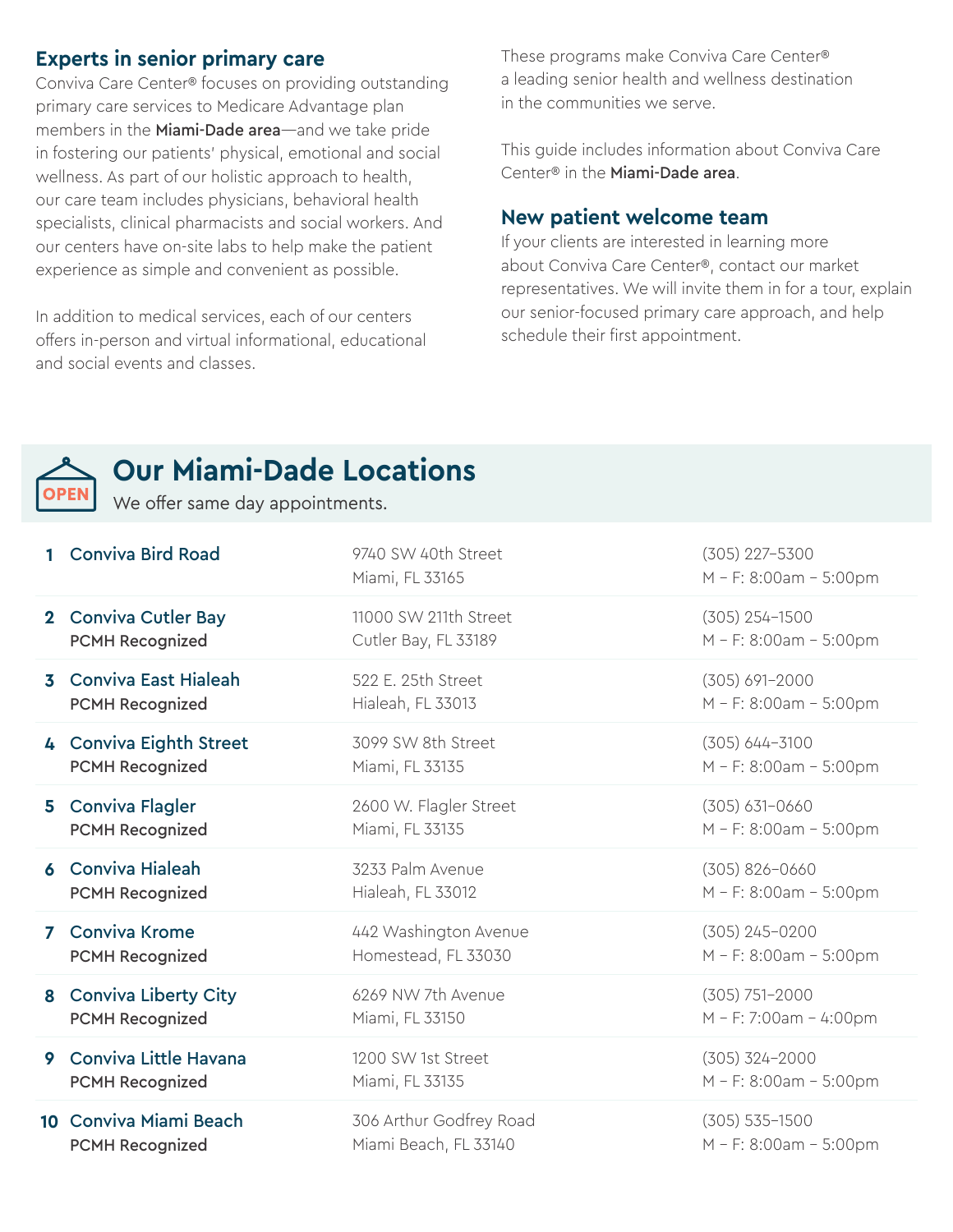| 11 Conviva Miami Lakes         | 5801 Miami Lakes Drive East             | $(305) 821 - 9115$                           |
|--------------------------------|-----------------------------------------|----------------------------------------------|
| <b>PCMH Recognized</b>         | Miami Lakes, FL 33014                   | M - F: 8:00am - 5:00pm                       |
| 12 Conviva Mills Drive         | 11701 Mills Drive                       | (305) 270-2700                               |
| <b>PCMH Recognized</b>         | Miami, FL 33183                         | M - F: 8:00am - 5:00pm                       |
| 13 Conviva North Homestead     | 650 N. Homestead Blvd.                  | (786) 243-5900                               |
| <b>PCMH Recognized</b>         | Homestead, FL 33030                     | M - F: 8:00am - 5:00pm                       |
| 14 Conviva North Miami Beach   | 1648 NE 163rd Street                    | $(305)$ 949-2000                             |
| <b>PCMH Recognized</b>         | North Miami Beach, FL 33162             | M - F: 8:00am - 5:00pm                       |
| 15 Conviva NW 183rd            | 18380 NW 7th Avenue                     | $(305) 654 - 9009$                           |
| <b>PCMH Recognized</b>         | Miami Gardens, FL 33169                 | M - F: 8:00am - 5:00pm                       |
| <b>16 Conviva Palm Springs</b> | 440 W. 49th Street<br>Hialeah, FL 33012 | $(305) 828 - 5000$<br>M - F: 8:00am - 5:00pm |
| 17 Conviva Plaza Linda         | 10401 SW 40th Street                    | $(305)$ 222-2000                             |
| <b>PCMH Recognized</b>         | Miami, FL 33165                         | M - F: 8:00am - 5:00pm                       |
| 18 Conviva Quail Roost         | 18623 South Dixie Highway               | $(305)$ 238-9111                             |
| <b>PCMH Recognized</b>         | Miami, FL 33157                         | M - F: 8:00am - 5:00pm                       |
| 19 Conviva Sable Palm          | 5385 NE 2nd Avenue                      | (305) 756-9977                               |
| <b>PCMH Recognized</b>         | Miami, FL 33137                         | M - F: 8:00am - 5:00pm                       |
| 20 Conviva Westchester         | 8608 Bird Road                          | $(305) 551 - 3200$                           |
| <b>PCMH Recognized</b>         | Miami, FL 33155                         | M - F: 8:00am - 5:00pm                       |
| 21 Conviva West Kendall Drive  | 15516 SW 88th Street                    | $(305)$ 387-3300                             |
| <b>PCMH Recognized</b>         | Miami, FL 33196                         | M - F: 8:00am - 5:00pm                       |
| 22 Conviva Westland            | 975 W. 49th Street                      | $(305) 819 - 6300$                           |
| <b>PCMH Recognized</b>         | Hialeah, FL 33012                       | M - F: 8:00am - 5:00pm                       |

**Conviva Care Center® is Medicare Advantage friendly**

We accept various Medicare Advantage plans and are finalizing participation with many other plans.